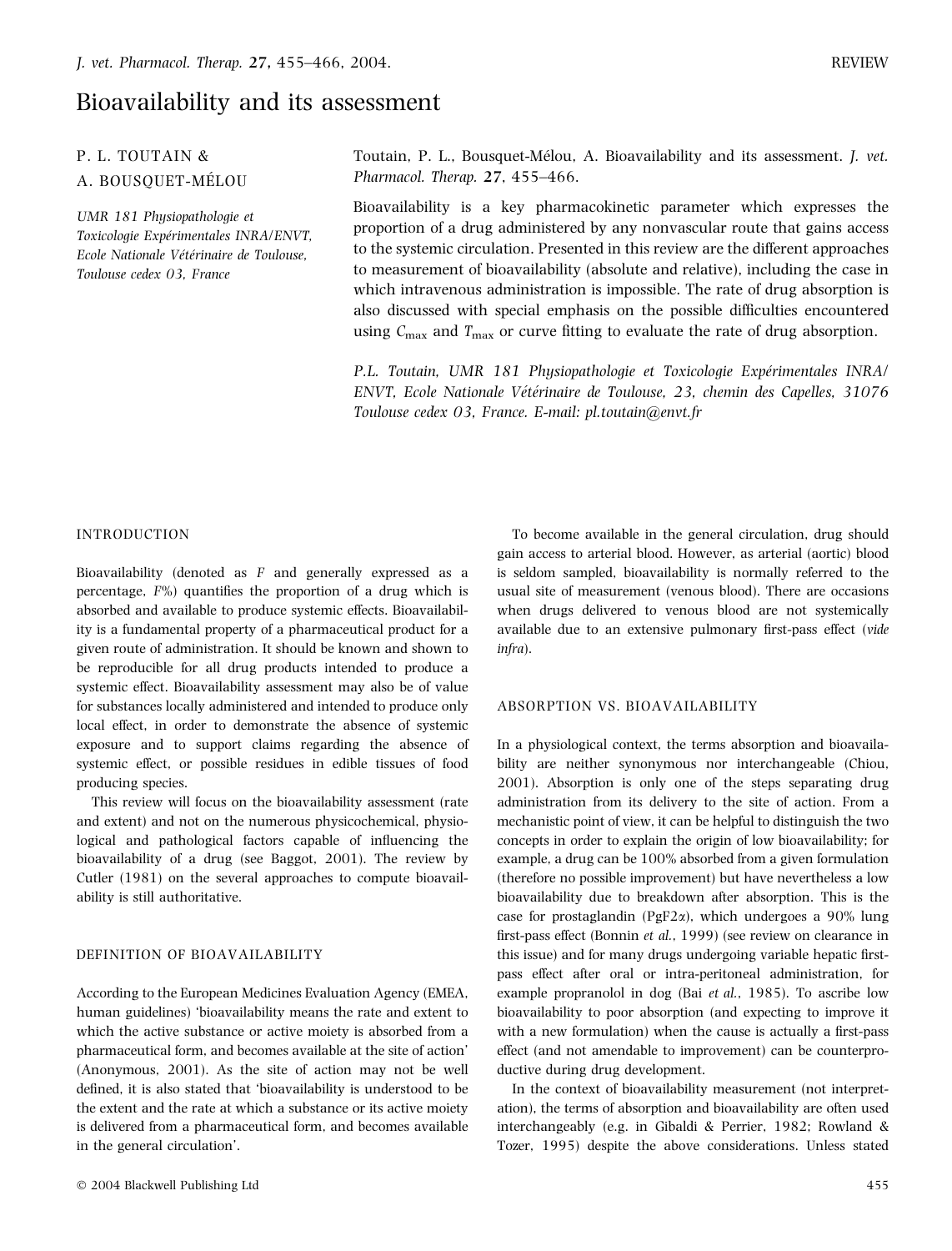otherwise, the word absorption in this review should also be understood to be synonymous with bioavailability.

### ABSOLUTE VS. RELATIVE BIOAVAILABILITY

Absolute bioavailability is the actual percentage of the administered dose (from 0 to 100%), which reaches the general circulation. Estimation involves comparing drug exposure following extravascular (e.v.) administration of the tested dosage form with that of an intravenous administration (i.v.), assumed to be 100% available.

Relative bioavailability involves comparison of two formulations (or two routes of administration of the same formulation) without reference to an i.v. administration. It should be emphasized that interpretation of a relative bioavailability trial can be of limited value if the absolute bioavailability of the reference formulation is not known. Indeed, improving by 100% the bioavailability of a given reference formulation (e.g. either by manipulating the food regimen in the case of oral administration or modifying the formulation) has different meanings if the reference formulation is 5 or 50% bioavailable. In the former case, the improvement lacks interest, whereas in the latter it is very significant!

#### BIOAVAILABILITY VS. BIOEQUIVALENCE

Although bioavailability is used as an endpoint in bioequivalence trials, bioavailability and bioequivalence trials are conceptually different. A bioequivalence trial aims to establish the therapeutic equivalence of two formulations (or two routes of administration). It is not concerned with documenting the physiological factors capable of influencing systemic exposure of the drug. In a bioequivalence trial, animals are only biological test-tubes, required for an in vivo quality control for different formulations (Toutain & Koritz, 1997). In contrast, in a bioavailability trial, it is the animal physiology and possibly pathology (age, sex, food intake, disease state and severity, etc.) which are of primary interest.

# IT IS A MISCONCEPTION THAT A LOW BIOAVAILABILITY CAN ALWAYS BE COMPENSATED BY INCREASING THE RECOMMENDED DOSE

It is frequently stated that 'the absolute bioavailability of this drug/product is of no consequence (e.g. a pour-on for cattle), because the dose has been sufficiently increased to guarantee clinical efficacy'. This statement is questionable in general terms, as it is a primary objective of all rational drug development programmes to market drug products having the highest possible systemic bioavailability.

More specially, a low bioavailability can be a major source of therapeutic variability. If the mean bioavailability in a group of animals is 100%, there is no possibility of inter-individual

variability in drug exposure because of the different factors influencing the bioavailability. In contrast, when the mean bioavailability is low (e.g. 10%), a large inter-individual variability will be expected, with some subjects having a very low (e.g. 5%), and with others having a higher bioavailability (e.g. 20%), thus leading to exposures varying from 1 to 4, i.e. by 400% (and consequently, a lack of reproducibility of this formulation in terms of clinical efficacy).

Fig. 1 shows the relationship between absolute bioavailability and inter-individual variability for a set of drugs in man (Hellriegel et al., 1996). In veterinary medicine, similar observations can be made, e.g. in the horse, the bioavailability of rifampicin when the drug is administered 1 h before feeding is  $68 \pm 26\%$  (coefficient of variation = 38%), whereas when the same drug is administered 1 h after feeding, the bioavailability is  $26 \pm 17$ %, i.e. with a coefficient of variation of 67% (Baggot, 2001). In pigs, the mean absolute bioavailability of chlortetracycline administered by the oral route in fasted animals is low (19%) and variable, ranging from 9 to 30% (Kilroy et al., 1990), which is not satisfactory in terms of the prudent use of antibiotics. Indeed, the emergence of resistance is often because of an underexposure of small animal population subgroups despite an appropriate average dose.

Whenever bioavailability is low, drug companies may attempt to increase the dose to achieve an appropriate drug exposure. However, it may not be recognized that the dose is generally increased more than proportionally to the mean bioavailability factor in order to ensure drug efficacy in animals having the lowest bioavailability. For instance, for a hypothetical drug having a mean bioavailability of 33% (with some subjects having 20% bioavailability, and others 50%) and for which an



Fig. 1. Relationship between bioavailability  $(F%)$  and inter-subject variability (CV) in man (Hellriegel et al., 1996). Data correspond to 100 different drugs.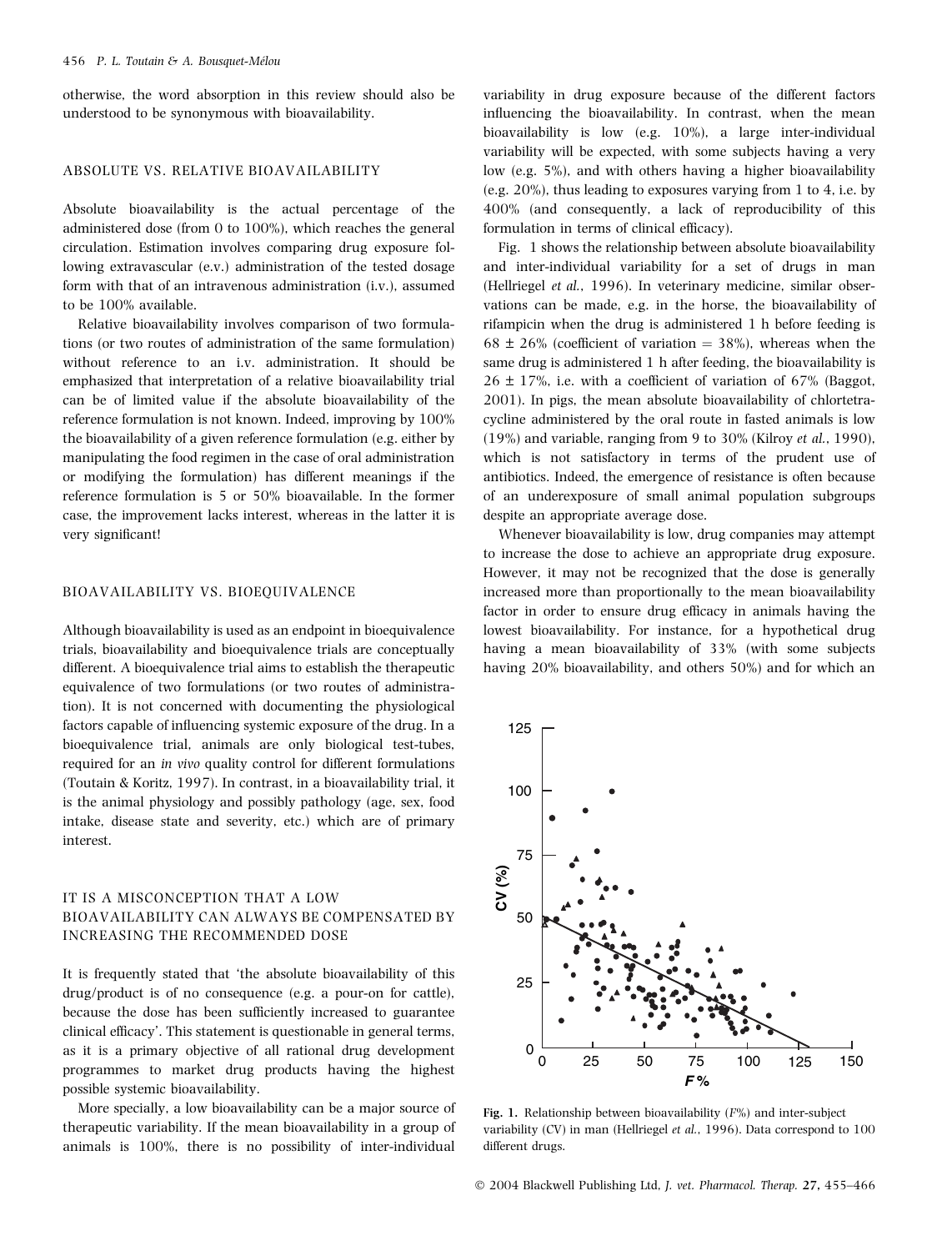exposure corresponding to 100% bioavailability is required, the dose should be multiplied by 5 (not by 3) to guarantee that the subjects with the lowest bioavailability are fully exposed. By doing this, the subjects having an initial bioavailability of 50% are unnecessarily overexposed by a factor of 2.5! If such an overexposure is considered to be detrimental on safety or other grounds, the dose can only be doubled. Then, it will be the subjects with the poorest availability who will be underexposed, with a possible reduction of clinical efficacy or worse, by creating a situation favouring the emergence of resistance (antibiotic and antiparasitic drugs). Finally, for a drug having both a narrow therapeutic window and a poor bioavailability, it is possible to encounter a situation for which no dose is able to expose adequately all the animals within a population (Fig. 2).

A poor (oral) bioavailability is also a risk factor for possible interaction. Indeed, for a drug having a low bioavailability, there is room for increasing exposure and a possibility of leading to overexposure, as exemplified in man with felodipine. Felodipine is an anti-arrhythmic drug which has a low (approximately 15%) and erratic bioavailability because of a gut first-pass effect (metabolism by intestinal CYP3A4). Ingestion of grapefruit (which inhibits intestinal CYP450) can greatly increase the systemic exposure to felodipine (from 1 to 12 times between individuals) (Bailey et al., 2000). In veterinary medicine, oral bioavailability of endectocides is relatively low, leading to a possible interaction with food components as shown between moxidectin and quercetin, a natural flavonoid occurring in plants, and which is a modulator of P-glycoprotein (Dupuy et al., 2003).

Finally, in order to document exposure variability and to anticipate possible under or over exposure, the measurement of absolute bioavailability is mandatory for any new drug formulation. Thus, that no serious drug development should be performed without intravenous data information.



Fig. 2. Low bioavailability and the impossibility of establishing a safe and efficacious dosage regimen for all animals. The figure shows, diagrammatically, the circumstance for which a drug formulation having a low and variable bioavailability cannot be administered at the same efficacious dosage in all animals due to a relatively narrow therapeutic window. With dose 1, all animals fail to achieve effective therapeutic exposure. Increasing the dose threefold guarantees that all animals now have an exposure above the therapeutic threshold, but animals with the highest bioavailability are now above the undesired threshold. Finally, increasing the dose by twofold guarantees that no animal undergoes undesired exposure, but the animals having the lowest bioavailability are under-exposed.

#### RATE OF BIOAVAILABILITY

Not only extent, but also rate of absorption needs to be known, because both determine the shape of the plasma concentration vs. time curve and may influence the drug effect (e.g. concentration vs. time dependent antibiotic, duration of protection for an avermectin, etc.). Similarly, the toxic- or side-effect can be markedly different when absorption rates for new formulations differ widely (Fig. 3). It is also essential to know the rate of availability when a drug is presented as a specific formulation, intended to precisely control the rate of drug delivery (e.g. modified released products such as rumen retention device, vaginal sponge, etc.).

# ABSOLUTE BIOAVAILABILITY BY THE I.V. ROUTE IS NOT ALWAYS 100%

By assumption, a drug administered by the i.v. route has 100% bioavailability. This is true only if the active substance reaches arterial blood without loss. Drugs are generally administered by the i.v. route and have first to cross the pulmonary circulation before gaining access to arterial blood. Lungs can be the site of an extensive first-pass effect and reduce drug availability. This is the case for prostaglandins or some amines (see our companion paper on plasma clearance in this issue, Toutain & Bousquet-Mélou 2004, pp. 415–425).

After the i.v. administration of a pro-drug, bioavailability can be <100%. For example, methylprednisolone (a corticosteroid) is



Fig. 3. Drug effect and the rate of drug absorption. For three formulations (A, B and C) having the same bioavailability (same AUC), effect (therapeutic and undesired) differs depending on rate of absorption. For formulation A, the rate constant of absorption is high and the peak plasma concentration is above the safe concentration. In contrast, for formulation C, the rate of absorption is too low to allow plasma concentration to reach effective plasma concentrations (e.g. for a timedependent antibiotic). Only formulation B gives a plasma concentration profile within the therapeutic window.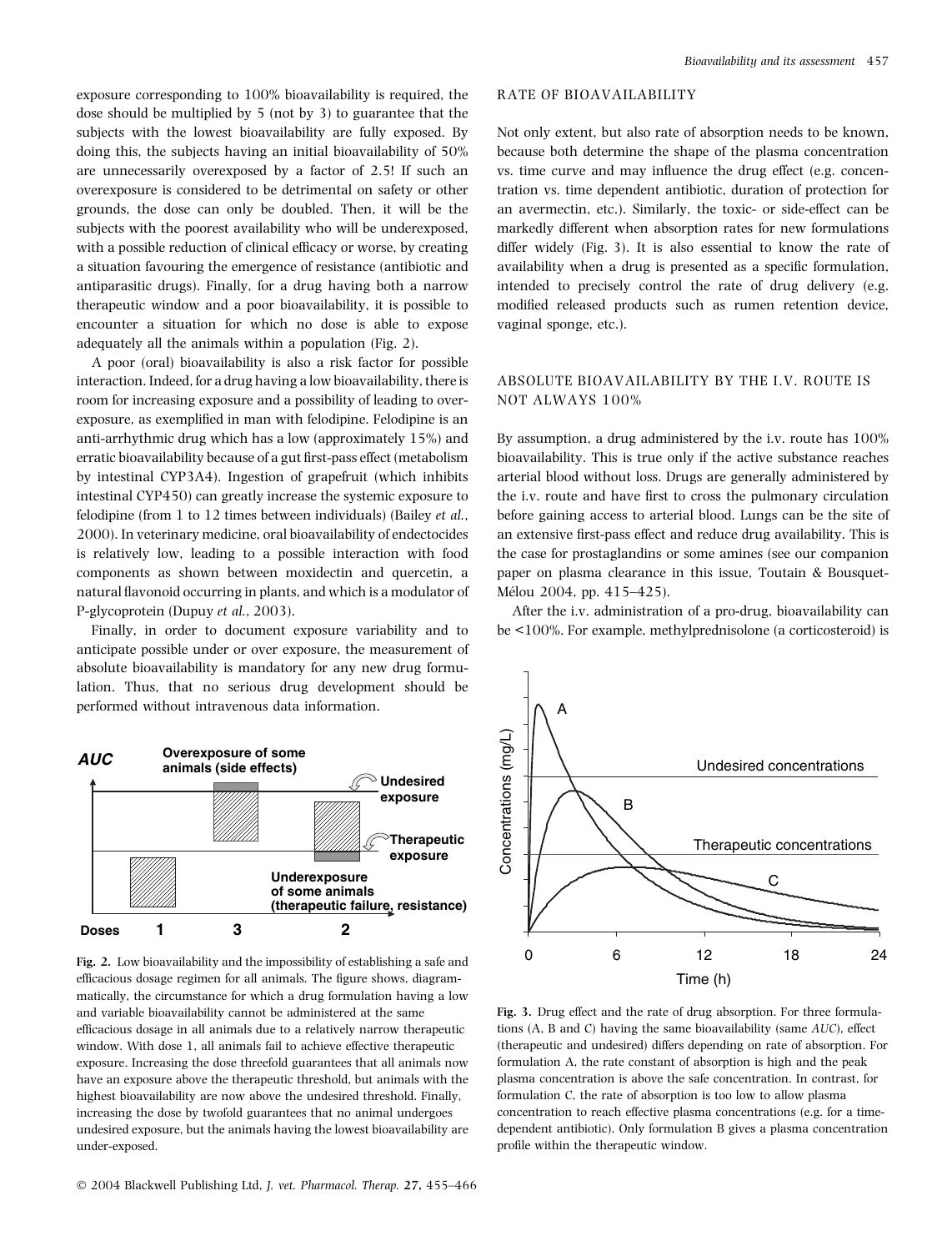a poorly hydrosoluble drug. In order to administer it by the i.v. route, a hydrosoluble ester has been synthesized (methylprednisolone sodium succinate or Solumedrol®). This is a pro-drug of methylprednisolone, and the ester must be hydrolysed to release its active moiety (i.e. methylprednisolone). In the dog, it was shown that the i.v. bioavailability of methylprednisolone from its succinic ester was only 40% (Toutain et al., 1986) (Fig. 4). Other examples of pro-drugs are inactive esters of macrolides, antibiotics such as pivampicillin and chloramphenicol succinate and antiviral pro-drugs.

#### THE MEASUREMENT OF ABSOLUTE BIOAVAILABILITY

There are many methods used to evaluate the extent of systemic availability, the most classical one consisting of comparing plasma exposure (AUC) after an i.v. and an e.v. administration. Classically, the bioavailability factor is obtained by the following equation:

$$
F\% = \frac{AUC_{\text{e.v.}}}{AUC_{\text{i.v.}}} \times \frac{\text{Dose}_{\text{i.v.}}}{\text{Dose}_{\text{e.v.}}} \times 100. \tag{1}
$$

In Eqn 1, AUC is the area under the plasma (total or free) drug concentration or total blood concentration–time curve and  $Dose_{i.v.}$  and  $Dose_{e.v.}$  are the doses actually administered to evaluate F%.

There is a compelling assumption underlying Eqn 1: the i.v. and the e.v. clearances must be equal. Indeed, according to the mass balance consideration, what is actually measured when using Eqn 1, is the ratio of the bioavailable doses after an e.v. and an i.v. administration; the bioavailable dose actually corresponds to the dose eliminated from plasma, as given by the general relationship:



Fig. 4. Absolute bioavailability of methylprednisolone in the dog. Methylprednisolone (MP) is a nonhydrosoluble steroid which can be administered by the i.v. route using a hydrosoluble salt of a succinate ester (methylprednisolone sodium succinate, MPS). After i.v. administration of MPS, its concentration decreases rapidly providing the active moiety, i.e. MP. Using this MP plasma concentration profile to estimate the MP bioavailability of another formulation would lead to gross overestimation of the true MP bioavailability, because only 44% of the administered MPS was transformed into MP. The true bioavailability of an MP formulation should be obtained by administering MP itself via the i.v. route (Toutain et al., 1986).

$$
Dose = Body clearance \times AUC.
$$
 (2)

Equation 1 is the reduced form of the following equation:

$$
F\% = \frac{AUC_{\text{e.v.}} \times Cl_{\text{e.v.}} \times \text{Dose}_{\text{i.v.}}}{AUC_{\text{i.v.}} \times Cl_{\text{i.v.}} \times \text{Dose}_{\text{e.v.}}} \tag{3}
$$

and Eqn 3 reduces to Eqn 1 if  $Cl_{i.v.} = Cl_{e.v.}$ , i.e. if the body clearance is a dose and time invariable parameter (linear pharmacokinetics).

Generally, bioavailability is measured experimentally using a crossover study design and it is necessary to check for a possible carry-over effect, i.e. a differential residual effect of the first period over the second one. For example, hepatic enzymatic inhibition (or induction) after the first administration can modify the clearance during the second period. Therefore, the washout period should be long enough, not only to guarantee the absence of residual drug plasma concentration but also the lack of residual drug effect on clearance (induction/inhibition). This nonlinearity due to time dependency is also called nonstationarity.

The presence of a significant (differential) carry-over effect can be detected by properly analysing the design (by testing the sequence effect), but if an unbalanced design has been carried out (i.e. by performing i.v. route of administration for all animals in the first period, and e.v. in the second period), an equal carryover will be obtained, which can be totally confounded with a period effect leading to a possibly large overestimation (or underestimation) of bioavailability. With this type of design, a bioavailability higher than 100% can be computed.

For random inter-occasion clearance variability, it has been suggested to correct the computed bioavailability factor by the terminal half-life (Wagner, 1967) using the following equation:

$$
F\% = \frac{AUC_{\text{e.v.}}}{AUC_{\text{i.v.}}} \times \frac{t_{1/2, \text{ i.v.}}}{t_{1/2, \text{ e.v.}}} \times 100. \tag{4}
$$

The logic for the so-called half-life correction is rooted in the relationship between  $t_{1/2}$  and clearance from the following equation:

$$
t_{1/2} = \frac{0.693 \times V_d}{\text{Clearance}}.\tag{5}
$$

Assuming that  $V_d$  is invariable,  $t_{1/2}$  can be incorporated as a surrogate of clearance in Eqn 3.

This correction should be used cautiously and accepted only if it results in a substantial decrease in the variability of the results, or in order to avoid a mean bioavailability higher than 100%. Indeed, the estimation of terminal half-life (contrary to body clearance) is not very robust. In addition, if the terminal half-life does not represent the drug elimination but rather drug absorption (flip-flop), the correction becomes totally illicit and its unjustified use may lead to markedly underestimated F%. For the same objective, an equation correction can be made using renal clearance, which could be independently evaluated during a bioavailability trial. According to Karlsson and Sheiner (1994), the best way to handle random interoccasion clearance variability is to analyse all the subjects simultaneously with a nonlinear mixed effect model.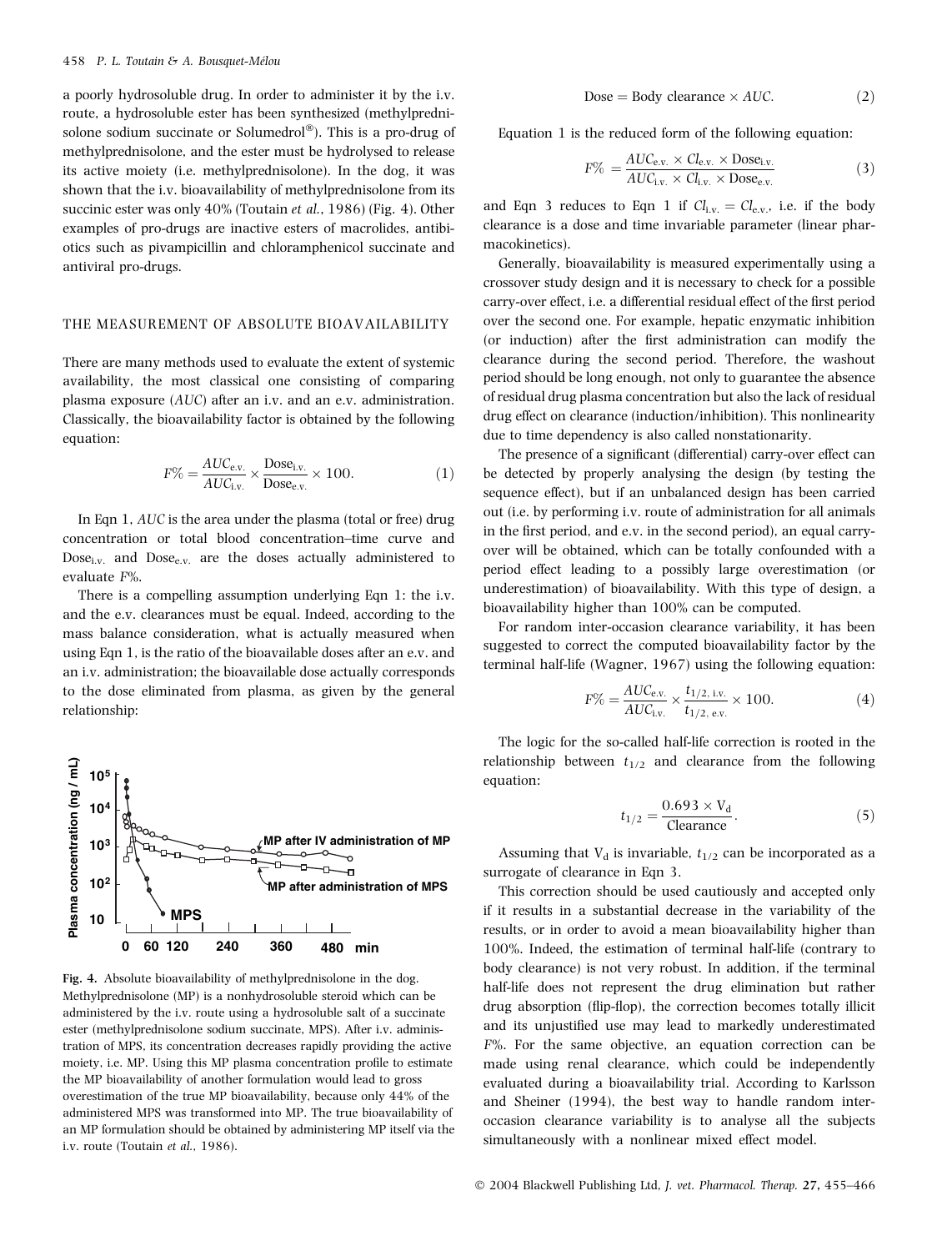# MEASUREMENT OF ABSOLUTE BIOAVAILABILITY WHEN PLASMA DRUG CONCENTRATIONS ARE NOT DIRECTLY MEASURABLE

In some instances, the measurement of plasma concentration of the administered drug is impossible, either because an appropriate analytical technique is not available, or more often because the drug is rapidly transformed into an active metabolite (e.g. 4 methylaminoantipyrine or 4-MMA from dipyrone). In these conditions, the drug absolute bioavailability can be evaluated by measuring the AUC of its metabolite using the following equation:

$$
F\% = \frac{AUC_{\text{e.v., parent drug}}}{AUC_{\text{iv., parent drug}} \times 100.}
$$
 (6)

The condition for using Eqn 6 is that the metabolite must not be formed at the administration site or by a first-pass effect. In the same circumstance (no first-pass effect) a nonspecific assay (e.g. radioactivity), measuring both the drug and its metabolite(s), can be used to determine bioavailability. However, a nonspecific assay cannot be used for nonlinear systems.

If a drug is metabolized solely by the liver and subjected to a significant hepatic first-pass effect, then Eqn 1 will be appropriate to measure the absolute bioavailability of an oral formulation, whereas Eqn 6 will give the fraction of the dose actually absorbed after the oral administration (for more information see Weiss, 1990).

# MEASUREMENT OF BIOAVAILABILITY USING URINARY CONCENTRATIONS

Absolute bioavailability can be assessed by measuring the amount of drug excreted in urine (or any other biological fluid or excreta) using the following equation:

$$
F\% = \frac{X_{\text{u, e.v.}}^{\infty}}{X_{\text{u, i.v.}}^{\infty}} \times \frac{\text{Dose}_{\text{i.v.}}}{\text{Dose}_{\text{e.v.}}} \times 100,\tag{7}
$$

where  $X_u^{\infty}$  is the total amount of drug eliminated in urine (or other biological fluid).

The assumption underlying Eqn 7 is that the ratio of renal clearance and total clearance is the same for the i.v. and e.v. administrations. The main limit of the urinary approach is the need to collect urine (or faeces, milk, etc.) until almost all the drug has been excreted. The use of partial urine collection is theoretically possible but requires several assumptions not always easy to check. Urinary metabolite, provided that it is not formed by a first-pass effect, can be used for absolute bioavailability measurement:

$$
F\% = \frac{X_{\text{u, e.v., parent drug}}^{\infty, \text{ metabolic}}}{X_{\text{u, i.v., parent drug}}^{\infty, \text{ metabolic}}} \times \frac{\text{Dose}_{\text{i.v.}}}{\text{Dose}_{\text{e.v.}}} \times 100. \tag{8}
$$

Equation 8 can be used to assess the relative bioavailability of two formulations administered by the same route regardless of the presence of a first-pass effect.

# EVALUATION OF BIOAVAILABILITY WHEN TERMINAL HALF-LIFE IS VERY PROLONGED AND LIMITS THE USE OF A CROSS-OVER DESIGN

For some drugs having a long terminal half-life (e.g. avermectins, moxidectin, salicylanilides, etc.) the absolute bioavailability is seldom measured, because trials involving two (long) periods separated by a washout period of 10 times the terminal half-life are considered as prohibitive. In addition, nothing guarantees the invariance of the plasma clearance over such a prolonged period of time, especially in growing animals, thus making invalid the use of Eqn 1.

A possible solution to this problem is to consider the estimation of bioavailability by a semi-simultaneous drug administration such as that described by Karlsson and Bredberg (1990). The principle of this method comprises administering one of the two doses (i.v. then e.v., or e.v. then i.v.) at an optimal interval and fitting simultaneously the entire curve obtained with an appropriate model, including and estimating the rate constant of absorption, lag, and the bioavailability factor.

It was shown that the precision of the method was influenced by the dose rate, the order of administration, the e.v. vs. i.v. dose ratio, the duration of the sampling, and the interval between the doses. This approach deserves to be encouraged in veterinary medicine as a screening method, when intra-animal variability is expected (e.g. time-dependent variation of clearance during growth), or to reduce the total number of blood samplings. The most appropriate design can be determined by Monte Carlo simulations. The relative bioavailability of two e.v. formulations can also be documented using this approach.

# MEASUREMENT OF AN ABSOLUTE BIOAVAILABILITY WHEN AN I.V. ADMINISTRATION IS NOT POSSIBLE

Sometimes, it is difficult or impossible to administer a drug by the i.v. route, but an indirect evaluation of the absolute bioavailability is still possible if a fraction of the dose is eliminated by the kidney (or any other accessible body fluid), and if there is a sufficiently large variability in renal clearance among the different subjects under investigation (Hinderling & Shi, 1995).

The principle of this method is as follows; after an i.v. administration:

$$
\frac{\text{Dose}}{\text{AUC}_{i.v.}} = Cl_{\text{tot}} = Cl_{\text{R}} + Cl_{\text{nR}},\tag{9}
$$

where  $Cl_{\text{tot}}$  is the body (plasma) clearance,  $Cl_{\text{R}}$  is the renal clearance and  $Cl_{nR}$ , the non-renal clearance. After an e.v. administration, the following relationship holds:

$$
\frac{\text{Dose}}{AUC_{e.v.}} = \frac{Cl_{\text{tot}}}{F} = \frac{1}{F}Cl_{R} + \frac{Cl_{nR}}{F},\tag{10}
$$

where  $F$  is the bioavailability factor to be estimated. Assuming that  $Cl_{nR}/F$  is a constant and  $Cl_{R}$  is a variable, Eqn 10 is the

2004 Blackwell Publishing Ltd, J. vet. Pharmacol. Therap. 27, 455–466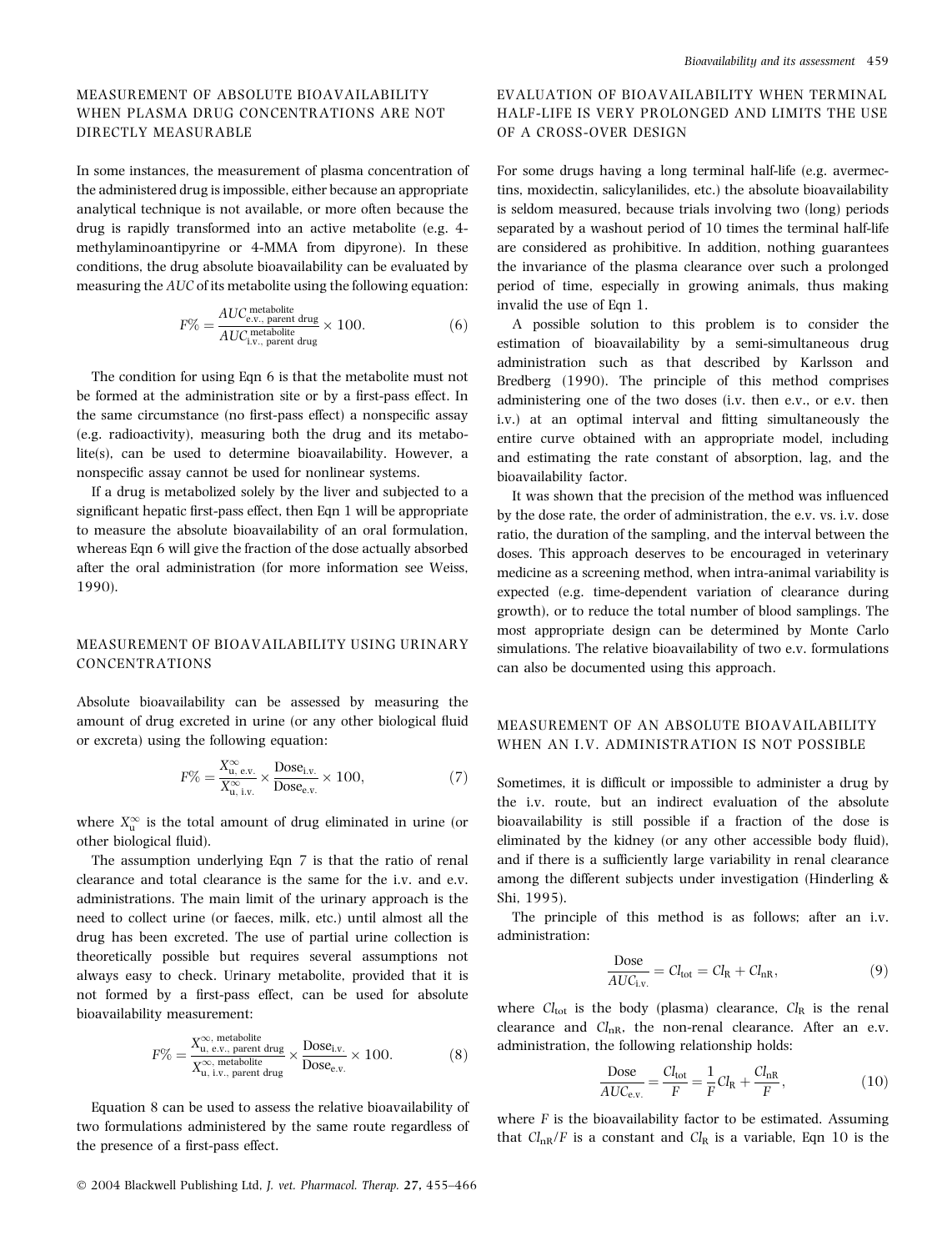equation of a straight line  $(y = mx + c)$  which can be visualized by plotting Dose/ $AUC_{e.v.}$  against  $Cl_R$ ; the slope is 1/ F and the intercept  $Cl_{nR}/F$ . These two parameters of the line are obtained by curve fitting (Fig. 5). The conditions for this approach are twofold: the drug must be cleared mainly by the renal route (or any other measurable route), and patients under investigation should display a large inter-individual variability in their renal clearance (see Hinderling, 2003 for application of the method).

If it is known that a drug is exclusively (or almost exclusively) eliminated by an experimentally accessible route of elimination (urine, faeces), as is the case for eprinomectin, which is almost totally eliminated unchanged by faeces in cattle, absolute bioavailability can be obtained without i.v. administration by collecting all the effluents (mass balance principle). However, for a long acting drug (e.g. avermectins), collecting all the faeces can be cumbersome. An alternative and less demanding method would involve measuring, for some limited periods of time (e.g. 24 h), the faecal clearance (Clfaeces) using the following equation:

$$
Clfaces = \frac{Amount exerted in faces over a given period of time}{Plasma AUC over the same period of time}
$$
\n(11)

Simultaneously, the total plasma  $AUC_{0-\infty}$  should be evaluated (this is easier to determine than to collect all the faeces over several weeks), and the absolute bioavailability can then be computed using the following equation:

$$
F\% = \frac{AUC_{0-\infty} \times Cl_{\text{faces}}}{\text{Administered dose}}.
$$
 (12)

Here  $Cl<sub>faces</sub>$  is assumed to be equal to the total body clearance, and consequently the quantity eliminated via faeces  $(Cl_{faces} \times AUC_{0-\infty})$  is equal to the bioavailable dose.



Fig. 5. Evaluation of absolute bioavailability when intravenous (i.v.) administration is not possible. When i.v. administration is not possible but urine sample collection is possible (or any other matrix as faeces, etc.), then absolute bioavailability can be measured. The absolute clearance of the excretory pathway should be evaluated and the interindividual variability of this absolute clearance should be large enough to use a regression approach in order to compute bioavailability. Bioavailability is estimated by the slope of the straight line between the measured absolute (renal) clearance and the apparent extra-vascular (Dose/AUC) clearance (see text for further explanation).

# WHY MAY A BIOAVAILABILITY HIGHER THAN 100% BE COMPUTED?

Bioavailabilities higher than 100% are regularly reported, which is conceptually impossible. The reasons for this are numerous, including experimental errors and nonfulfilment of the assumption for computation of absolute bioavailability (Martinez, 1998). Table 1 gives the main reasons for obtaining a bioavailability higher than 100%.

# RELATIVE BIOAVAILABILITY BETWEEN TWO FORMULATIONS OR TWO E.V. ROUTES OF ADMINISTRATION

Relative bioavailability can be measured by comparing the AUC of the two tested formulations at the same dose levels using the following equation:

$$
F\% = \frac{AUC_{\text{test}}}{AUC_{\text{reference}}} \times 100. \tag{13}
$$

Relative bioavailability can also be evaluated under steadystate conditions (Fig. 6), because the total AUC over a dosing interval at steady-state (i.e.  $AUC_{\tau}$ ) is equal to the total  $AUC_{0-\infty}$ after a single dose administration.

Therefore, under steady-state conditions (obtained for example with formulation A),  $AUC_{\tau,A}$  is measured; then formulation B is immediately administered (i.e. without any washout period), and when a new steady-state is obtained with formulation B (i.e. after a delay of 4–5 times the terminal half-life),  $AUC_{\tau,B}$  is then measured. This method is useful for drugs having a long terminal half-life, and for which a conventional cross-over design cannot be extended over several months because of the requirement for a washout period of approximately 10 times the terminal half-life. Another advantage of this method is that fewer data points are required to characterize the AUC over the dosing interval as the time course of drug concentration at equilibrium is more stable than after a single dose administration. The condition required to use this method is that all the bioavailable amounts of the two tested formulations have been absorbed during the dosing interval, i.e. that absorption does not continue after the end of the dosage interval. Urinary excretion data can be used in the same way. Urinary excretion data can be used at steady-state using the following equation:

$$
F\% = \frac{X_{\text{u, test}}^{\text{SS}}}{X_{\text{u, reference}}^{\text{SS}}} \times 100,\tag{14}
$$

where  $X_{\mathrm{u}}^{\mathrm{SS}}$  denotes the amount of drug excreted in the urine over a dosing interval at steady-state. Equation 14 is used for the same dosage regimen for both formulations. The advantage of this approach is the duration of the collecting period (corresponding to the dosage interval), which can be much shorter than after a single dose administration. The condition to apply Eqn 14 is to have reached an initial steady-state with the reference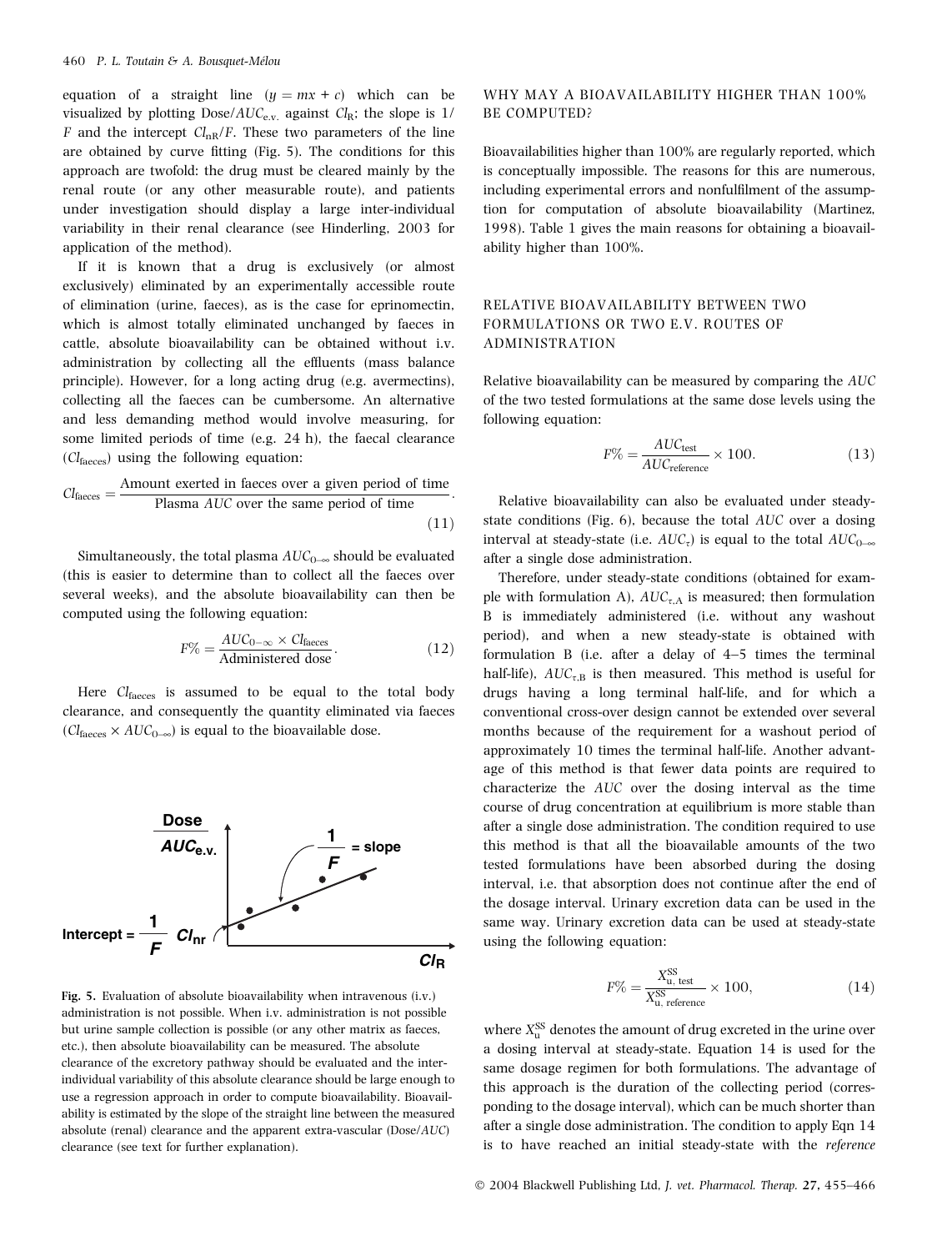#### Table 1. Selected factors leading to a bioavailability higher than 100%

1. Experimental errors during the in-life phase of the experiment

Dose administered by the e.v. route is too high (gross error, different salts or esters without correction for the molecular weight, inappropriate scoring of tablets etc.)

Dose administered by i.v. route is too low or not available [gross error, physical interaction with the injecting material (e.g. lidocaine), drug is not stable in solution (e.g. peptide during infusion). In vivo precipitation of an extemporaneous solution, a different salt or ester without correction for the molecular weight, incomplete transformation of an ester pro-drug to its active moiety (see Fig. 4)] Exchange of drug between animals raised in groups (licking in cattle, coprophagy in dogs, etc.) 2. Experimental errors during sampling, preparation and conservation of samples Sampling in the jugular vein homolateral to an ear-implant in cattle Contamination of the extra-vascular samples when working with a pour-on formulation Nonstability of the drug in the i.v. samples: photodegradation (carprofen), delay to centrifugation and freezing for longer period compared with e.v. samples Insufficient samples during the initial phase after the i.v. bolus administration or the upswing of the curve after an i.v. infusion (see Fig. 7). 3. Analytical technique For safety reasons, the administered dose using i.v. route is lower than for extra-vascular route, and the LOQ of the analytical phase is too high and fails to detect a part of the i.v. AUC Non-enantioselective analytical technique for a racemate having an enantioselective disposition (e.g. possible presystemic chiral inversion in the digestive tract favouring the enantiomer having the lowest clearance) Enantioselective analytical technique for a racemate having an enantioselective disposition (e.g. presystemic chiral inversion of ibuprofen in the digestive tract of rabbit increases the  $S(+)$  from the  $R(-)$  ibuprofen (Doki *et al.*, 2003) Bacteriological analytical technique for antibiotics overestimates bioavailability when a fraction of the drug is metabolized into a more potent metabolite during the absorption process (e.g. enrofloxacin transformed into ciprofloxacin) 4. Computation method for AUC Sparse sampling for the e.v. route and the arithmetic trapezoidal rule which overestimates the AUC for concave curves For the e.v. curve, overestimation of the extrapolated part of the AUC, either because the last sample concentration is overestimated or because the slope of the terminal curve is underestimated. Inverse situation for the i.v. curve

Modelling approach with some misfits with parameter estimation

5. Assumption to compute bioavailability not fulfilled or not checkable

Nonlinearity of clearance

Lower clearance for e.v. route due to an enzyme inhibition, and higher clearance for i.v. administration due to an enzyme induction when the experimental design is unbalanced (e.g. all e.v. route administration during the second period of a crossover leading to a period-effect) Different groups of animals for i.v. and e.v. route of administration

Inter-occasion variability for clearance with a true bioavailability close to or equal to 100%

Inter-occasion variability of clearance in growing animals when there is a long washout period



 $F% = (AUC_{A,ss}/ AUC_{B,ss}) \times 100$ 

Fig. 6. Measurement of bioavailability under steady-state conditions. Relative bioavailability can be measured in steady-state conditions and without any washout period between two formulation administrations (as for a cross-over design). In this type of trial, the formulation A is administered until reaching steady-state conditions. Under these conditions  $(AUC_{A,SS})_0^{\tau}$  is equal to the  $(AUC_A)_0^{\infty}$  following a single dose administration. Then, the second formulation is immediately administered until the new steady-state condition is reached, and  $(AUC_{B,SS})_0^{\tau}$ which equals to  $(AUC_{\rm B})^{\infty}_{0}$  is measured. The ratio  $AUC_{\rm A}/AUC_{\rm B}$  in steadystate conditions gives the relative bioavailability. The condition for this approach is that the whole of the administered drug is absorbed over the dosing interval  $\tau$ .

formulation and to have measured  $X_{\text{u, reference}}^{\text{SS}}$ . Then, without washout, to have administered the test formulation and to have measured  $X_{\text{u, test}}^{\text{SS}}$  over a dosing interval when the new steadystate is obtained.

#### ACCURATE EVALUATION OF AUC

Many methods for the computation of AUC have been proposed (Yeh & Kwan, 1978; Purves, 1992). Attention should be paid to the sampling design in order to avoid either an underestimation of AUC (not enough sampling times in the ascending phase of the kinetics) or an overestimation of AUC (not enough sampling times in the descending part of the curve) (Fig. 7). A too sparse sampling strategy may lead to doubling of the bioavailability. When a sparse sampling is used (e.g. for the assessment of drug exposure in toxicological studies), the evaluation of AUC using nonlinear mixed effect modelling may provide more accurate information, not only for the mean value of AUC but also for the estimate of inter-animal variability (Burtin et al., 1996). Furthermore, when the concavity of the curve is pronounced, a loglinear trapezoidal rule is more accurate (see Fig. 7).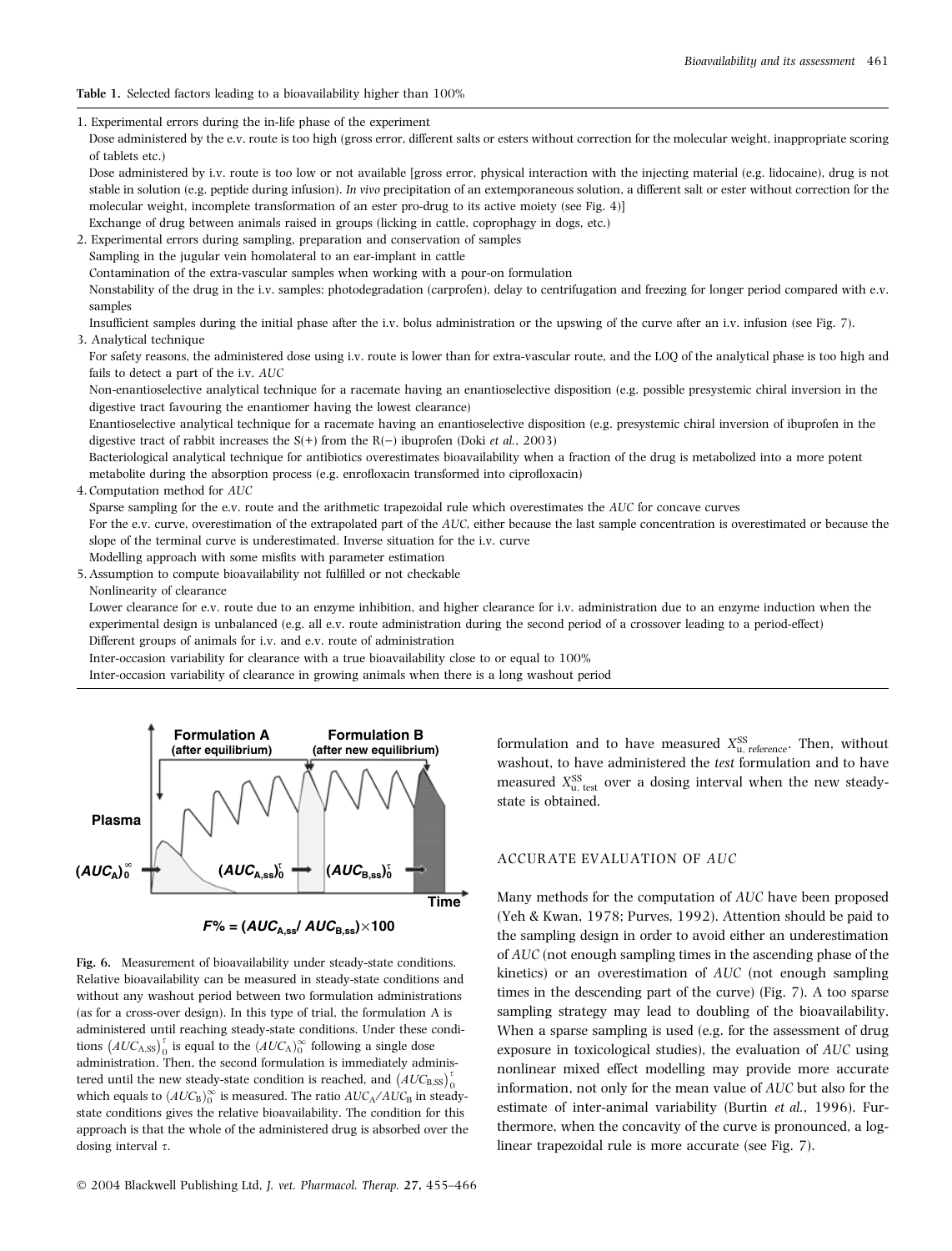

The question of extrapolation to infinity also needs to be carefully addressed especially for long-acting formulations. Beyond the last measured point  $(C_{\text{last}})$ , the area is estimated using the following equation:

$$
AUC_{C_{\text{last}-\infty}} = C_{\text{last}}/\lambda_z,\tag{15}
$$

where  $\lambda_z$  is the slope of the terminal phase. Any bias in the estimation of  $\lambda$ <sub>z</sub> can lead to estimation of bioavailability higher than 100%. In practice, the extrapolation portion of the AUC should remain as limited as possible and represent no more than 20% of the total AUC.

Finally, it is preferable to use the truncated AUC when the level of quantification of the analytical technique is relatively low. Indeed, the use of partial area in comparative bioavailability studies is theoretically possible because the terminal part of the



Fig. 8.  $T_{\text{max}}$  and flip-flop situation for a drug obeying a monocompartmental model. This figure exemplifies the fact that exactly the same  $T_{\text{max}}$  can be obtained with two different drugs (A and B) having very different rate constants of absorption  $(K_a)$ . This is due to the fact that  $T_{\text{max}}$  is a hybrid parameter reflecting both the rate constant of absorption and the rate constant of elimination  $(K_{10})$ .

Fig. 7. Evaluation of area under the curve (AUC) by the trapezoidal rule. The arithmetic trapezoidal rule consists of evaluating the AUC of the entire curve by using the sum of individual trapezoids  $(S_1, S_2...)$ ; an arithmetic mean of the plasma concentrations being used to evaluate the trapezoid. If the sampling design is too sparse (curve C), the arithmetic trapezoidal rule will overestimate the true area (by the black shaded position of the curve). Under this condition, a log-linear trapezoidal rule is preferred. In contrast, if not enough samples are obtained during the initial phase (curve B), the AUC can be underestimated (by the shaded portion of the curve).

curve reflects only the elimination phase, which is a drug property and not that of the formulation (Lovering et al., 1975; Martinez & Jackson, 1991). This approach is appropriate for drugs having a long terminal half-life and which are rapidly absorbed. However, the use of this approach cannot be encouraged if the effective end of the absorption phase is unknown (Gibaldi & Perrier, 1982).

# $C_{MAX}$  AND  $T_{MAX}$  ARE NOT APPROPRIATE MEASURES OF THE RATE OF ABSORPTION

It is frequently stated that 'absorption' is rapid because visual inspection of the curve shows that the time  $(T_{\text{max}})$  of the maximum plasma concentration  $(C_{\text{max}})$  is observed rapidly after the drug administration.

This 'visual evaluation' can be very misleading.  $C_{\text{max}}$  and  $T_{\text{max}}$ are single point determined, and their precision depends on the sampling schedule. More importantly, an early  $T_{\text{max}}$  can also be associated with a formulation having a very low rate of drug absorption. Indeed,  $T_{\text{max}}$  and  $C_{\text{max}}$  are hybrid variables influenced by both the rate of drug elimination and absorption. In addition,  $C_{\text{max}}$  is influenced by the extent of absorption. For a mono-compartmental model (no distribution),  $T_{\text{max}}$  is given by the relationship:

$$
T_{\text{max}} = \frac{\ln K_a - \ln K_{10}}{K_a - K_{10}},\tag{16}
$$

where  $K_a$  and  $K_{10}$  are the first-order rate constants of absorption and elimination, respectively. Inspection of Eqn 16 shows that  $K_a$ and  $K_{10}$  play a symmetric role, and exactly the same  $T_{\text{max}}$  can be observed for two drugs having the same  $K_a$  and  $K_{10}$ , but in a flipflopped circumstance (Fig. 8).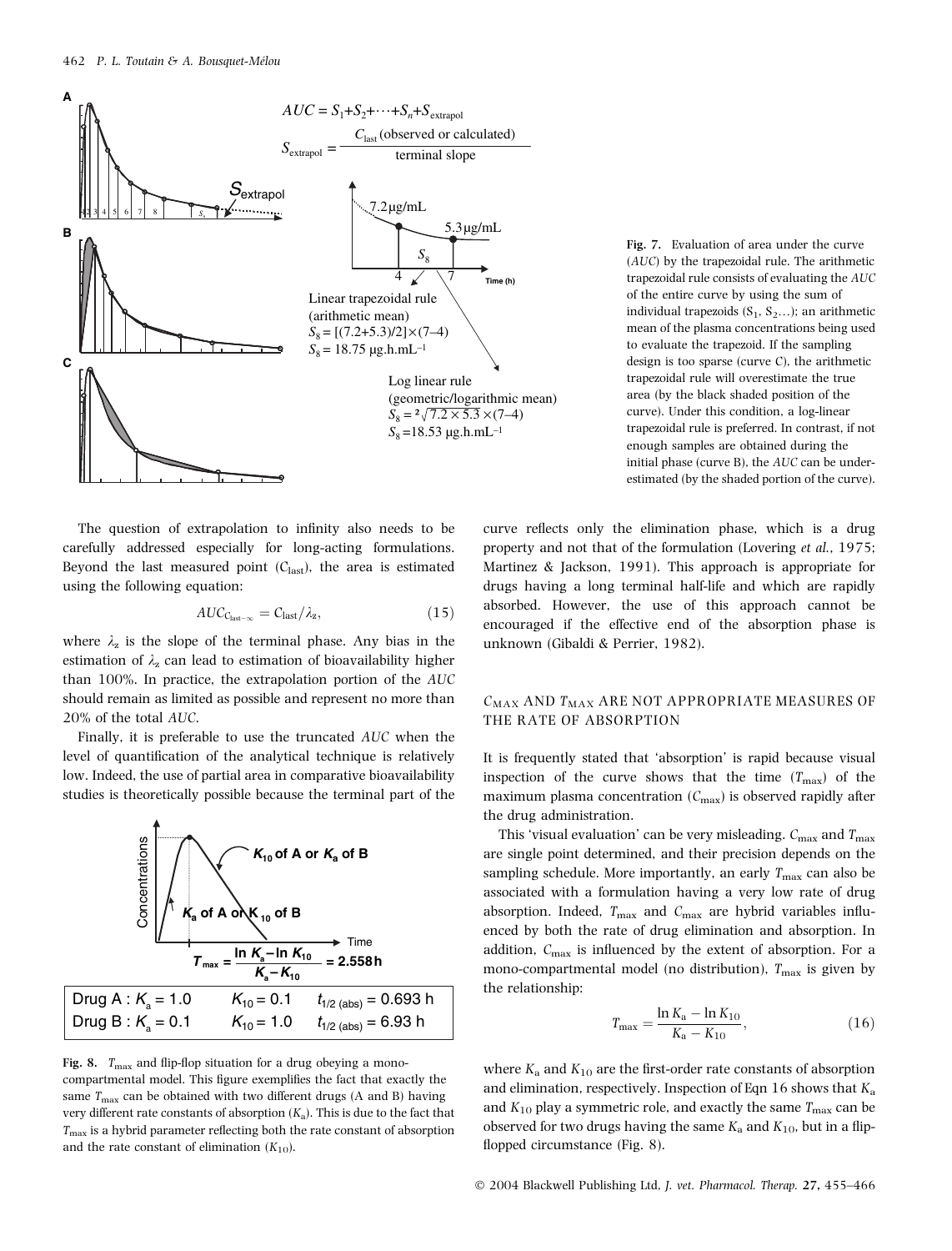Fig. 9. The so-called half-life of absorption vs. the process of drug absorption. This figure corresponds to a drug obeying a monocompartmental model with a phase of absorption. The reported half-life of absorption  $(t_{1/2}K_a)$  does not reflect unequivocally the process of drug absorption (here presented by  $K_{a1}$ , the first-order rate constant of drug transfer from the injection site to the central compartment) but the sum of  $K_{a1}$  and  $K_{a2}$ ,  $K_{a2}$ being the rate constant reflecting the irreversible loss of drug at the administration site.  $t_{1/2}K_a$  reflects unequivocally drug absorption only if  $K_{a2} = 0$ , i.e. if the bioavailability is total. Here  $K_{a1} + K_{a2} \gg K_{10}$ .



This kind of situation is frequently encountered with longacting formulations, for which it is necessary to stress again the invaluable information provided by an i.v. study, which provides the only means of recognizing the drug disposition properties without the risk of confounding it with a formulation effect.

Another point which is not generally well appreciated is that  $T_{\text{max}}$  can also be influenced by the extent of bioavailability. For reasons explained in the companion paper in this issue on the half-life, the so-called half-life of absorption  $(t_{1/2}K_a)$  actually reflects the drug disappearance from the site of administration, not the rate of drug absorption per se (Garrett, 1994) (Fig. 9).  $K_a$  is the sum of two rate constants:  $K_{a1}$ , which reflects the passage of the drug from the injection site to the plasma, and  $K_{a2}$ , which reflects the irreversible loss of drug at the administration site. Thus, the bioavailability is given by:

$$
F\% = \frac{K_{a1}}{K_{a1} + K_{a2}} \times 100. \tag{17}
$$

This relationship predicts that an unchanged rate of absorption (i.e. a fixed value of  $K_{a1}$ ) associated with an increase of  $K_{a2}$ (i.e. a reduction of bioavailability) will lead to a more precocious  $T_{\rm max}$  (Fig. 10).

For all these reasons  $T_{\text{max}}$  cannot be considered as an appropriate metric to judge the rate of drug absorption, especially if the occurrence of a flip-flop situation is not checked.

The fact that  $C_{\text{max}}$  and  $T_{\text{max}}$  are not appropriate to assess the rate of drug absorption does not mean that these two measures have no value when used empirically in order to describe the drug exposure with  $T_{\text{max}}$  for the time of maximum exposure, Cmax for the maximum exposure and AUC for the overall exposure. Such descriptive values of the shape of the disposition curve are the reasons why  $C_{\text{max}}$ and  $T_{\text{max}}$  have been selected as endpoints in bioequivalence trials.



Fig. 10.  $T_{\text{max}}$  and absolute bioavailability. The disposition kinetics of two formulations of a given drug having an elimination rate constant  $(K_{10})$  of 0.2  $h^{-1}$  and the same rate constant of absorption ( $K_{a1} = 1 h^{-1}$ ) but different bioavailability ( $K_{a2} = 0$  for formulation A or  $K_{a2} = 1$  h<sup>-1</sup> for formulation B, i.e. a bioavailability of 100% for formulation A and 50% for formulation B) were simulated. It can be seen that  $T_{\text{max}}$ , B is observed earlier for formulation B (1.27 h) than for formulation A (2.01 h). This is not due to a more rapid absorption of formulation B but to its lower bioavailability.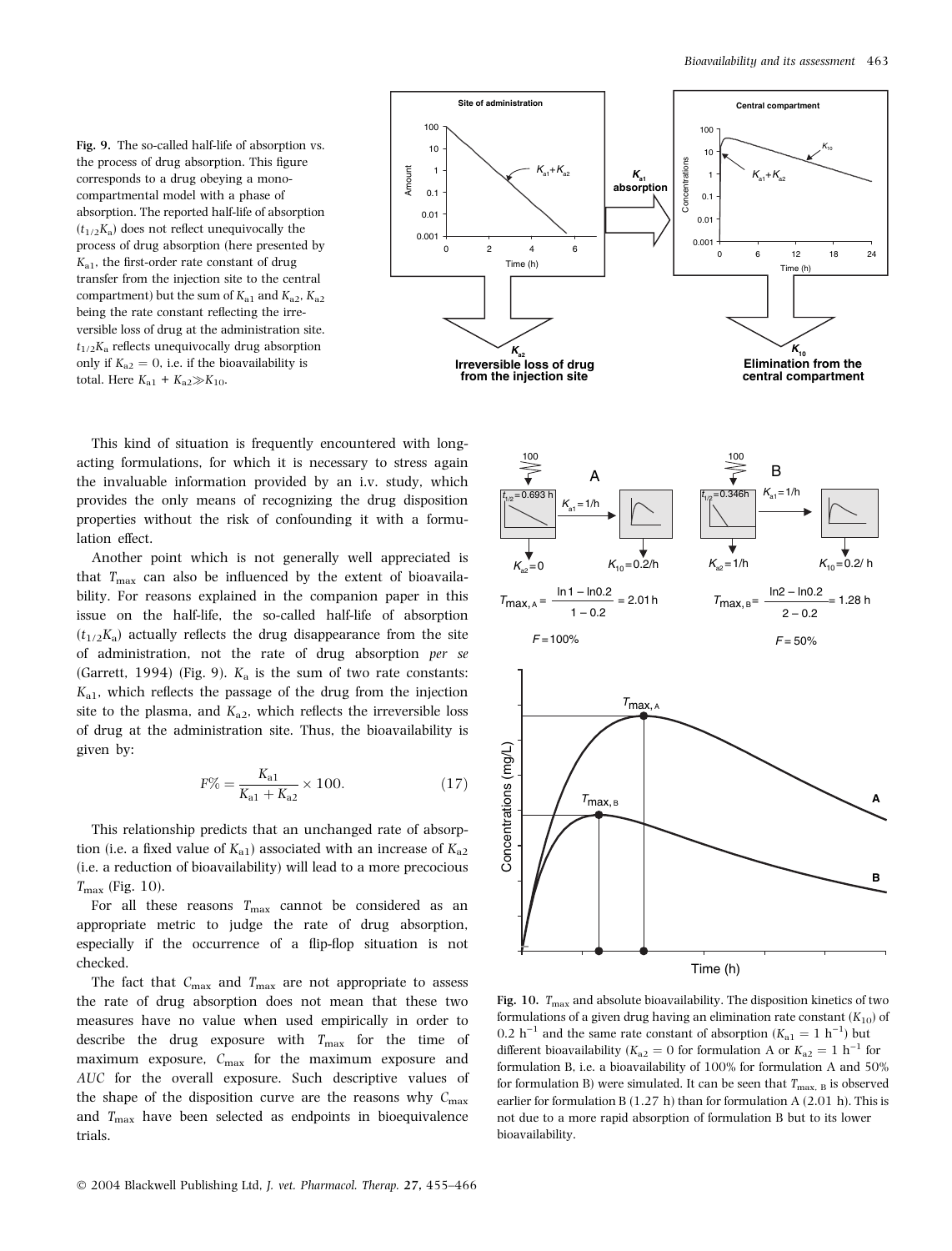## MEASUREMENT OF THE RATE OF ABSORPTION USING CURVE FITTING

The rate of drug absorption is classically reported from the results of curve fitting (e.g.  $t_{1/2}K_a$ ). When the main goal of data analysis is to determine precisely the process of absorption for a physiological interpretation, the simple curve fitting approach can be disappointing or even misleading (Brouwer & McNamara, 1986; Gibson et al., 1987; Murata & Kohno, 1989; Liang & Derendorf, 1998). Indeed, it can be difficult to properly isolate the different rates constants of absorption  $(K_a)$ , distribution  $(\lambda_1)$ and elimination  $(\lambda_2)$  if they are not sufficiently different (i.e.  $K_a/$  $\lambda_1 > 3 - 5$ ).

In addition, the proper interpretation of rate constants obtained by curve fitting can be misleading if there are no i.v. data, causing the possible permutation of  $K_a$  and  $\lambda_1$  (i.e. to consider the larger rate constant as a rate constant of absorption when it is actually the rate constant of drug distribution). The best solution to this dilemma is to fit simultaneously i.v. and e.v. data. Finally, the process of absorption can be characterized by several rate constants (e.g. parallel or sequential first-order rate constants) or by zeroorder input (etc.) making the classical curve fitting of relatively limited interest when the main goal of the study is to qualify the input process. Figure 11 gives an example of an



Fig. 11. Curve fitting and evaluation of the rate constants of absorption. Top: A curve displaying the classical three phases (ascending, rapidly and slowly decreasing) can be fitted with a given set of parameters but actually corresponds to different other models (bottom), giving exactly the same quality of fitting but different sets of parameters, and showing that the three models are indistinguishable but identifiable. A: Model with two parallel rate constants of absorption  $(K_{a1}, K_{a2})$ . About 6.34% of the dose being absorbed with  $K_{a2} = 0.0376$  h<sup>-1</sup> and 93.66% of the dose with  $K_{a1} = 3.00 \text{ h}^{-1}$ . Other combinations of these parameters exist for this model. B: Classical bi-compartmental model with a single rate constant of absorption ( $K_a = 3.00 \; h^{-1}$ ). C: Mono-compartmental model with a volume of 0.0666 L/kg where the administered dose precipitates locally to the site of administration ( $K_{23} = 2.00 \; h^{-1}$ ) and is progressively released ( $K_{32} = 0.5 \; h^{-1}$ ) to gain access to the central compartment with  $K_{21} = 3.00 \text{ h}^{-1}$ . Then the drug is eliminated with  $K_{10} = 3.00 \text{ h}^{-1}$ . It should be noted that clearance is the same for the three models (0.2 L/ kg/h).

observed curve that could correspond to very different situations with respect to the absorption process.

## EVALUATION OF DRUG ABSORPTION RATE BY DECONVOLUTION

The best approach to establish the process of drug absorption is to analyse the plasma concentration–time profile obtained after e.v. administration using a deconvolution technique. Deconvolution is primarily used to obtain the input function (curve), i.e. a rate-time profile reflecting the instantaneous process of drug absorption, which can display the existence of multiple peaks, and can reflect different rates of drug absorption. From this profile, parameters like rate constant of absorption can be estimated by distinguishing first-order or zero-order input, parallel or sequential absorption, etc. Deconvolution can also qualify the rate of drug release from a given formulation (using either in vitro or in vivo experiments).

The so-called Wagner–Nelson (for a mono-compartmental model) and Loo–Riegelman (for 2- or 3-compartmental model) approaches are historical deconvolution methods (Wagner, 1983). Currently, the use of specific software is mandatory to benefit from more advanced mathematical deconvolution technique (Madden et al., 1996) in order to solve a problem which is often ill-conditioned. Figure 11 shows that very different input drug processes can lead to the same plasma concentration profiles. In order to distinguish between each possible situation, it is necessary to know the model of the drug disposition and its corresponding parameters, i.e. to perform an i.v. study.

The inverse of a deconvolution analysis is termed convolution. Convolution involves predicting the drug output profile (plasma concentration–time profile), when both the input process and the disposition model are known. The input process may be known from in vitro dissolution measurements. Convolution and deconvolution are powerful tools to optimize the development of a controlled release drug formulation, because the rate of availability of extravascular formulations, contrary to the other basic pharmacokinetic parameters (clearance, volume of distribution, etc.), is under the control of drug developers.

# INVESTIGATION OF RATE OF ABSORPTION BY MEANS OF STATISTICAL MOMENTS

After i.v. drug administration, mean residence time  $(MRT_{i.v.})$  can be computed by statistical moment analysis (Yamaoka et al., 1978).  $MRT_{i.v.}$  is the mean time a molecule resides in the system. Similarly, after administration of a drug solution by the e.v. route (e.g. p.o.), an  $MRT_{p.o.}$  can be computed by statistical moments, which is actually the sum of a mean absorption time  $(MAT_{p,0})$  and  $MRT_{i.v.}$  when using the following equation:

$$
MAT_{p.o.} = MRT_{p.o.} - MRT_{i.v.}, \qquad (18)
$$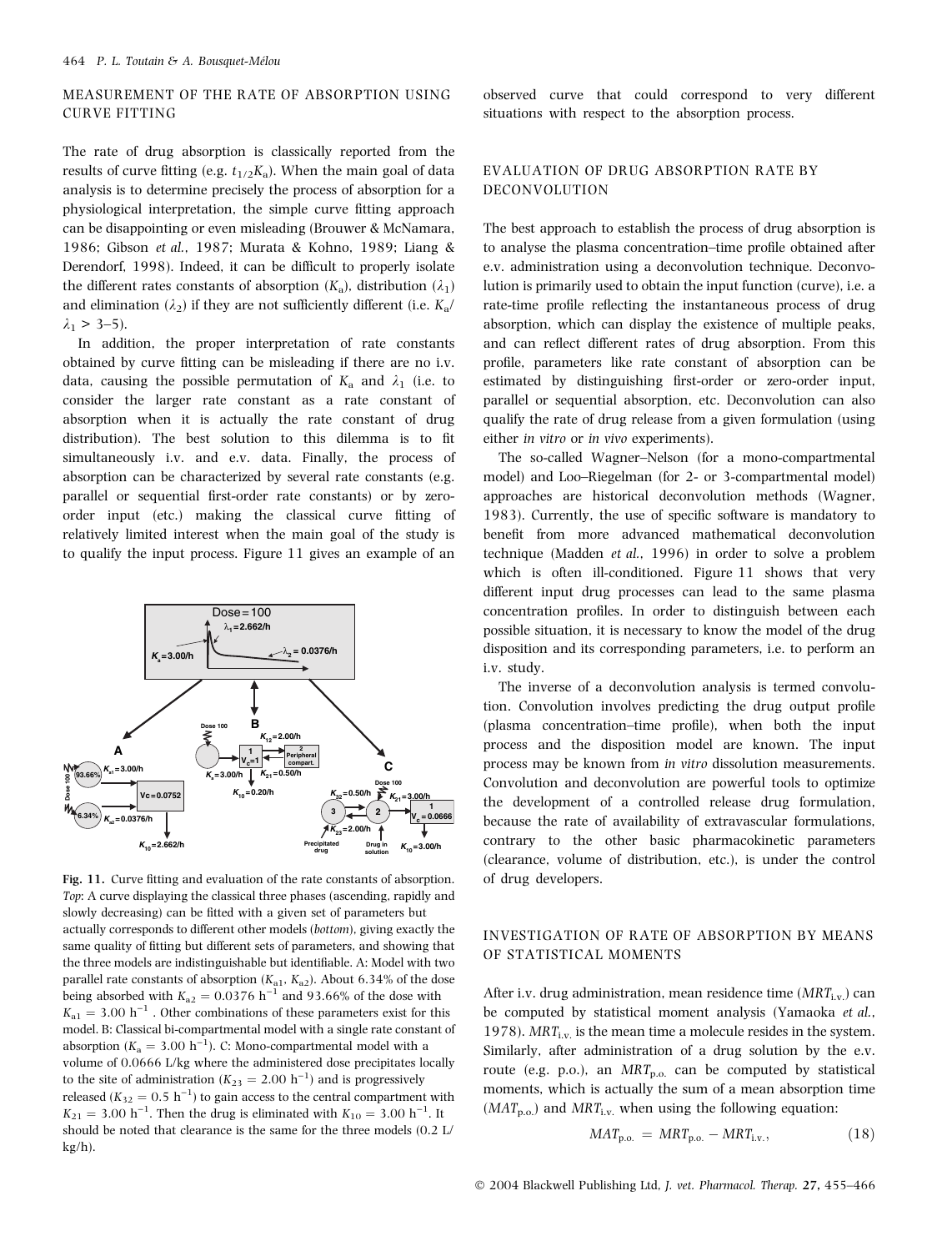where  $MAT_{p.o.}$  is the mean time of drug absorption,  $MRT_{p.o.}$  is the value of MRT after the oral drug administration, and  $MRT_{i.v.}$ , the MRT after the i.v. drug administration.

This approach can be extended to other steps which separate drug administration from the resulting plasma concentration profile (Riegelman & Collier, 1980). For example, the drug can be administered as a tablet (or a slow release bolus into the rumen). The resulting plasma concentration profile reflects the process of dissolution (or release), the process of absorption and the process of drug elimination. If the mean dissolution time (MDT) corresponds to the mean time a drug stays in a solid form in the tablet, the overall measured MRT after a tablet administration  $(MRT_{\text{table}})$  is:

$$
MRT_{\text{tablet}} = MRT_{i.v.} + MAT + MDT,\tag{19}
$$

where  $MRT_{i.v.}$  and  $MAT$  are as defined above. By difference:

$$
MDT = MRT_{\text{tablet}} - (MRT_{\text{i.v.}} + MAT). \tag{20}
$$

Equation 20 indicates that with a 3-period trial,  $MRT_{i.v.}$ ,  $MAT$ and MDT can be evaluated and provide information on the input process in a compact and useful unit (namely time).

For example, a short MAT suggests a rapid absorption and an MAT longer than  $MRT_{i.v.}$  suggests a flip-flop situation. The attractiveness of the MRT concept is the additivity of time. If the MDTs (or mean release time) of different dosage forms are independently known (e.g. from dissolution tests), then the overall in vivo MRT can be readily predicted, if  $MRT_{i.v.}$  and  $MAT$ (which are drug properties, not formulation properties) are known from in vivo studies.

In the framework of compartmental model, it can be shown that MAT is related to  $K_a$  using the following equation:

$$
MAT = 1/K_a.
$$
 (21)

Equation 21 indicates that MAT is also subjected to the same limits as  $K_a$ , to put it in physiological terms. As  $K_a$ actually represents the rate of drug disappearance from its administration site, MAT is the stochastic view of this process and a shorter MAT can be because of a poor bioavailability (a high  $K_{a2}$ , see Fig. 10), and not to a rapid transfer of the drug from the administration site to the central compartment (see Veng-Pedersen, 1989a,b).

A limitation of the statistical moment approach relates to the possible lack of precision in the estimation of the different MRT. As for AUC, bias in the estimation can be because of an inappropriate sampling time and to the difficulty of extrapolation, but error is more severe with MRT because the terms in time raised to square are now estimated and negative MAT values can be spuriously computed.

In addition, MAT estimated by Eqn 18 is obtained with low precision when its value is much shorter than the  $MRT_{i.v.}$ , and, in this circumstance, negative MAT can be estimated due to either a slight over-evaluation of  $MRT_{i.v.}$  or to a slight underevaluation of  $MRT_{p.o.}$ .

# BIOAVAILABILITY WHEN DRUG DISPOSITION IS NONLINEAR

The evaluation of bioavailability by Eqn 1 requires the assumption of drug linear elimination (i.e. clearance must be a parameter, not a dose or a time-dependent variable). However, bioavailability can still be measured using Eqn 1 if the distribution or the absorption process itself is nonlinear. If the drug elimination process behaves in a nonlinear way (clearance), the situation becomes more complex and several options are possible including use of the mass balance approach. When clearance nonlinearity is due to a nonlinear binding to plasma proteins, another option consists of modelling total drug disposition, and in computing the free concentration which can follow a linear disposition; as shown for inhibitors of angiotensin-converting enzyme (ACEI) (Toutain et al., 2000), i.e. to use a model-dependent approach that recognizes the nonlinearity. For ACEI it was shown that incorrect use of the measured plasma concentration in order to estimate the absolute bioavailability may actually double the true absolute bioavailability as measured using the free plasma ACEI concentration.

## **CONCLUSION**

Absolute bioavailability is a key pharmacokinetic parameter which must be systematically estimated for a new drug formulation or a new modality of administration. Many possible approaches exist to evaluate both rate and extent of bioavailability, including situations for which intravenous drug administration is not possible. Veterinary pharmacologists should pay special attention to possible misinterpretations when  $C_{\text{max}}$ ,  $T_{\text{max}}$ , MAT or  $t_{1/2}$ Ka are used to estimate the rate of drug absorption.

## **REFERENCES**

- Anonymous (2001) Note for guidance on the investigation of bioavailability and bioequivalence. In Evaluation of Medicines for Human Use Committee for Proprietary Medicinal Products. pp. 1–18. The European Agency for the Evaluation of Medicinal Products, London.
- Baggot, J.D. (2001) The Physiological Basis of Veterinary Clinical Pharmacology. Blackwell Science, Oxford.
- Bai, S.A., Walle, U.K. & Walle, T. (1985) Influence of food on the intravenous and oral dose kinetics of propranolol in the dog. Journal of Pharmacokinetics and Biopharmaceutics, 13, 229–241.
- Bailey, D.G., Dresser, G.K., Kreeft, J.H., Munoz, C., Freeman, D.J. & Bend, J.R. (2000) Grapefruit-felodipine interaction: effect of unprocessed fruit and probable active ingredients. Clinical Pharmacology and Therapeutics, 68, 468–477.
- Bonnin, P., Huynh, L., L'Haridon, R., Chene, N. & Martal, J. (1999) Transport of uterine PGF2 alpha to the ovaries by systemic circulation and local lymphovenous-arterial diffusion during luteolysis in sheep. Journal of Reproduction and Fertility, 116, 199–210.
- Brouwer, K.R. & McNamara, P.J. (1986) Use of simultaneous computer fitting to estimate the apparent absorption rate constant. Journal of Pharmaceutical Sciences, 75, 452–455.